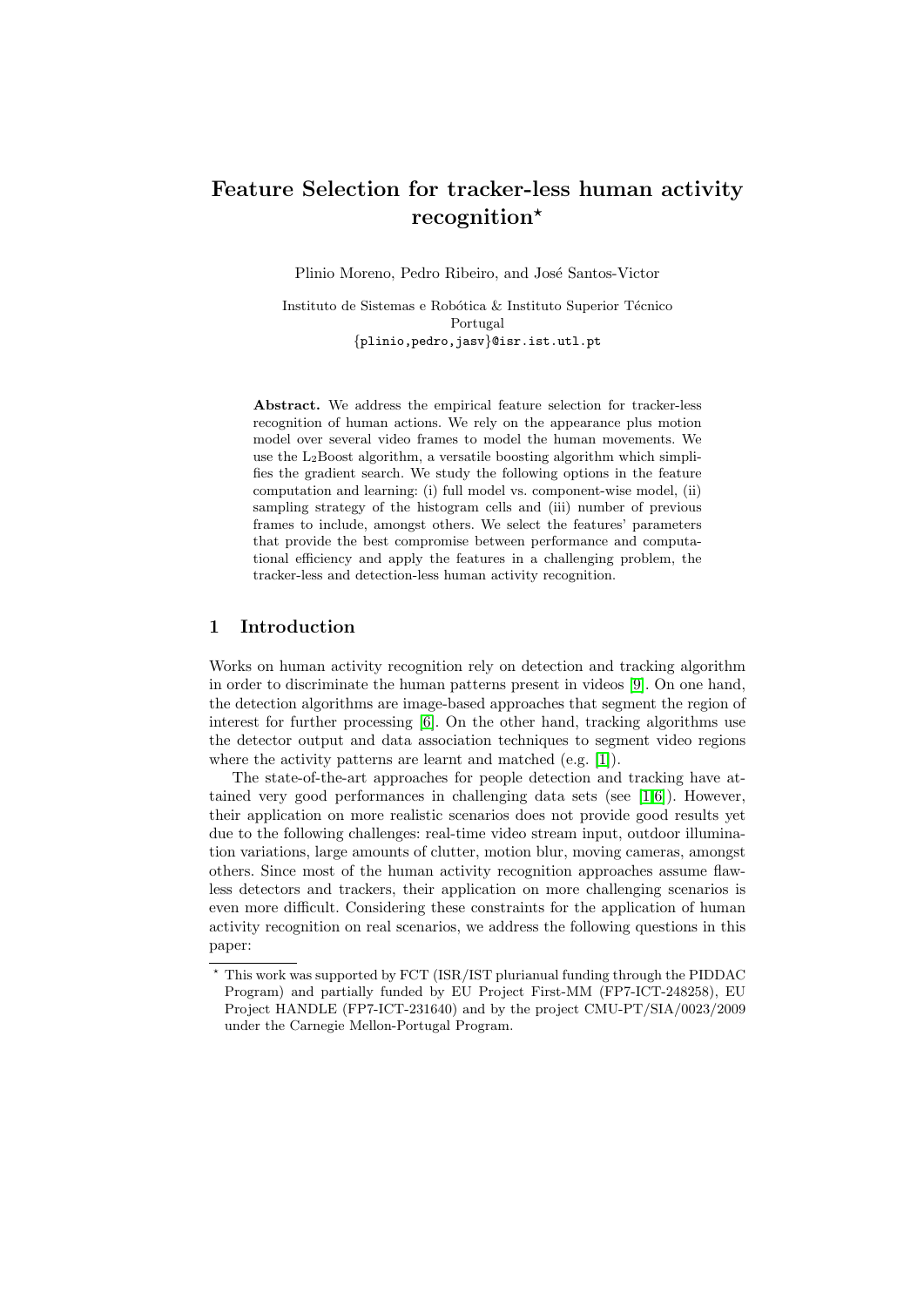- 2 Plinio Moreno, Pedro Ribeiro, and José Santos-Victor
- 1. Is it possible to remove the tracking algorithm and find features for activity recognition with good performance, assuming a flawless person detector?
- 2. If (1) is possible, would the found features work properly in a scenario without detector? In other words, would be feasible to detect people and recognize their activities?

In order to address the questions above, we rely on the state-of-the-art model for human activity recognition: the combination of appearance and motion patterns of each activity [\[9\]](#page-8-0). The appearance is encoded by the histogram of image gradients and the motion is encoded by the histogram of the optic flow (dense). In order to learn how to discriminate the patterns we use the popular boosting algorithms, which are efficient, versatile and have shown similar recognition results to more elaborate techniques. Our choice is the  $L_2$ Boost algorithm [\[3\]](#page-8-3), which has two main differences with common boosting methods (e.g. AdaBoost): i) the data points do not have weights to adapt because they are basically included in the gradient computation and ii) the weak learners do not have weighting coefficients because  $L_2$ boost uses a fixed step size equal to 1.

We choose the Weizmann dataset for the experiments, originally recorder by [\[2\]](#page-8-4), because it addresses an interesting multiclass problem that has been virtually solved using the detector plus tracker assumption [\[7,](#page-8-5)[11\]](#page-8-6). Thus, the common training and testing steps of the previous works use the the location and size of the people over time, provided by the groundtruth.

In order to address question (1) we use the location and size for each frame separately, so the temporal data association is not considered. We build a spatiotemporal cuboid for each detection independently, so the detected region of interest is projected onto the previous frames. This means that the person may not fully visible on the previous regions of interest. Then, the feature selection procedure searches for the parameters of feature computation that provide very good recognition results and low computational requirements.

In order to answer question (2), we use the features obtained in the previous step and add the "background class" (i.e Nobody performing any activity) to the multi-class problem. Thus, we are able to apply the sliding window method in order to detect people and recognize their activities. In the case of video sequences, the sliding window turns into the sliding cuboid for person and activity detection. The results show that the tracker-less activity recognition is plausible, while the tracker-less and detector-less activity recogntion is a very difficult problem.

## 2 Human activity model

The state-of-the-art action recognition approaches use a combination of appearance and motion-based features in order to extract the activities' patterns from videos [\[11\]](#page-8-6). We follow this approach, using the image gradient and optical flow (dense) as the raw features to extract the action patterns. Figure [1-](#page-2-0)A and [1-](#page-2-0)B show an example of the video volume (cuboid) for feature computation. Note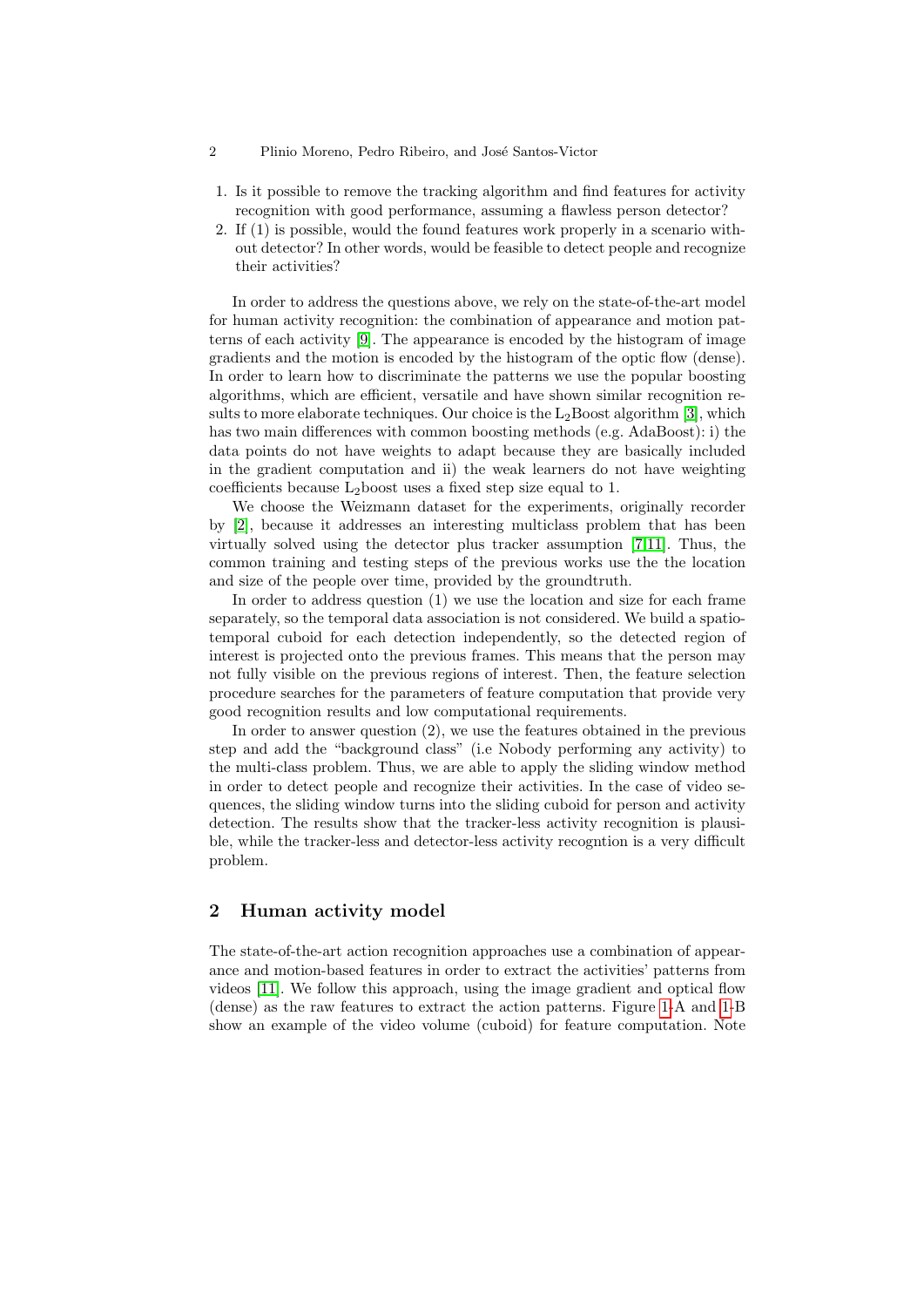that the person's bounding box at frame  $I<sup>t</sup>$  maintain the same location over the previous  $\tau - 1$  frames, so we do not consider the data association provided by a tracking algorithm. Thus, we use only the person's location at the current frame, making the problem even more complicated, but allowing for an easier development toward the use of moving cameras (for instance mounted on moving robots). The most discriminative and efficient features based on gra-



<span id="page-2-0"></span>Fig. 1. Feature computation (extracted from [\[10\]](#page-8-7)): A) example of a volume of video used to compute the features for the person detected in image  $I^t$ , B) the two types of raw features used, gradient and flow vectors, computed inside the volume correspondent to the person detected, C) polar sampling used to divide each window into subregions and D) weighted histograms computed for each region, producing a 2D matrix coding the evolution of each bin over a set of  $T$  frames.

dients compute weighed histogram of the raw features, such as the histogram of gradients (HOG) [\[4\]](#page-8-8) and histogram of optic flow [\[5\]](#page-8-9). Given a gradient image or optic flow image, the weighed histogram divides the image in subregions (according to a sampling strategy, e.g. Cartesian, polar) and computes the histogram of the gradient (or flow) orientation weighed by its magnitude. Figure [1-](#page-2-0)C shows the polar sampling strategy. In the case of polar sampling, the his-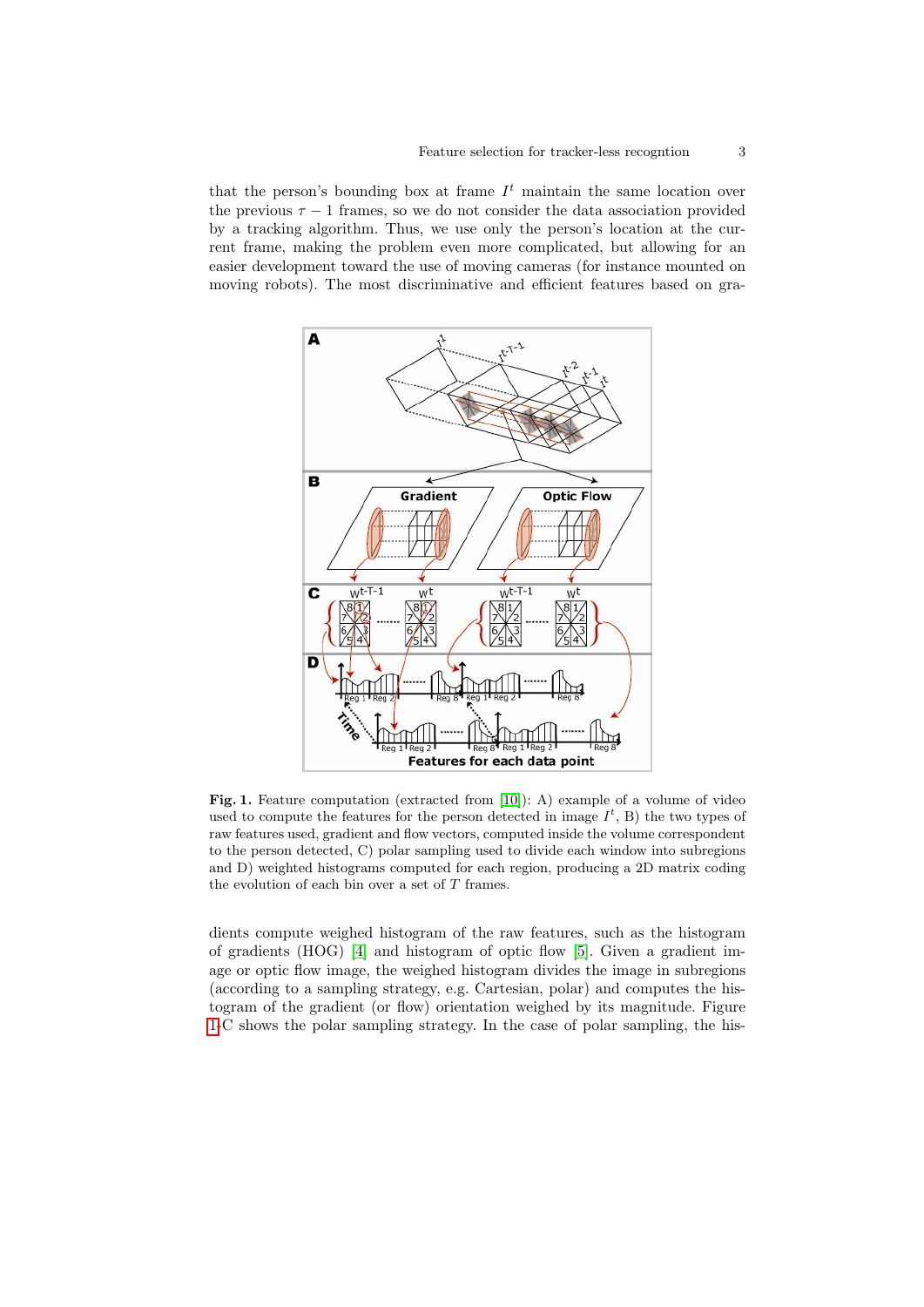#### 4 Plinio Moreno, Pedro Ribeiro, and José Santos-Victor

togram features are parametrized by the number of subregions (cells)  $nR$  and the number of bins  $nB$  for each subregion. The correspondent parameters of Cartesian sampling, are the number of intervals the x direction  $nI_x$ , the number of intervals in the y direction  $nI_y$  and the number of bins  $nB$ , which defines  $nI_x \times nI_y$  subregions (cells). We denote the gradient histogram as the row vector  $g^t \in \mathbb{R}^{n \times nR}$  and  $g^t \in \mathbb{R}^{nI_y \cdot nI_x \cdot nB}$  for the polar and Cartesian histograms respectively. Similarly, the flow histograms are denoted as the row vector  $o^t \in \mathbb{R}^{n\bar{B} \cdot nR}$ and  $o^t \in \mathbb{R}^{nI_y \cdot nI_x \cdot nB}$ , computed at frame t.

At frame  $I^t$  and its correspondent rectangular region of interest  $R(x_c, y_c, w, h)$ <sup>[1](#page-3-0)</sup>, the appearance and motion feature vector for each person detected is

$$
h^{t,R} = [g^t o^t] \in \mathbb{R}^{2 \cdot nR \cdot nR} \quad \text{polar sampling} \tag{1}
$$

$$
h^{t,R} = [g^t o^t] \in \mathbb{R}^{2nI_y \cdot nI_x \cdot nB} \quad \text{cartesian sampling} \tag{2}
$$

We consider two ways of modeling the human activity patterns in the spatiotemporal cuboid: (i) the component-wise approach and the (ii) full representation. The component-wise stacks the vector component  $h_j^t$  in the previous  $t+\tau-1$ frames, so the row feature vector is as follows:

<span id="page-3-1"></span>
$$
X_i^j = \begin{bmatrix} h_j^t \dots h_j^{t+\tau-1} \end{bmatrix} . \tag{3}
$$

The full representation stacks all the  $h^t$  vectors in the previous  $\tau - 1$  frames,

<span id="page-3-2"></span>
$$
X_i = \left[ h^t \dots h^{t+\tau-1} \right],\tag{4}
$$

where  $i$  is the data sample index.

# 3  $L_2$ Boost with temporal models

The binary L2boost algorithm estimates the function  $F: \mathbb{R}^d \to \mathbb{R}$  by minimizing the expected cost  $\mathbb{E}\left[C(y, F(X))\right]$  based on the data  $(y_i, X_i)$ ,  $i = 1, ..., n$ . The cost function is  $C(y, f) = (y - f)^2/2$  with  $y \in \{-1, 1\}$  and its respective population minimizer is  $F(X) = \mathbb{E}[y|X=x]$ . The overall optimization is achieved by means of a sequential stagewise approximation along  $M$  rounds, optimizing a so called weak learner in each round,  $m$  [\[3\]](#page-8-3). The weak learner is the linear combination of the components of the feature vector  $X_i$ , so the weak learner of the component-wise model of Eq [\(3\)](#page-3-1) is  $f_m(X_i^j) = X_i^j \beta^m$  and for the full model of Eq. [\(4\)](#page-3-2) is  $f_m(X_i) = X_i \beta^m$ .

In order to use matrix notation, we stack all the  $y_i$  values into the vector  $Y \in \mathbb{R}^N$  and all the  $X_i$  data points into the matrix X. In the case of the component-wise model, at each round m, we optimize a temporal model  $\beta$  for each possible feature  $j = 1, ..., D$ , choosing the one that achieve less error:

<span id="page-3-3"></span>
$$
\widehat{\beta} = \arg \min_{\beta, j} (Y - X^j \beta)^T (Y - X^j \beta). \tag{5}
$$

<span id="page-3-0"></span><sup>&</sup>lt;sup>1</sup> centroid, width and height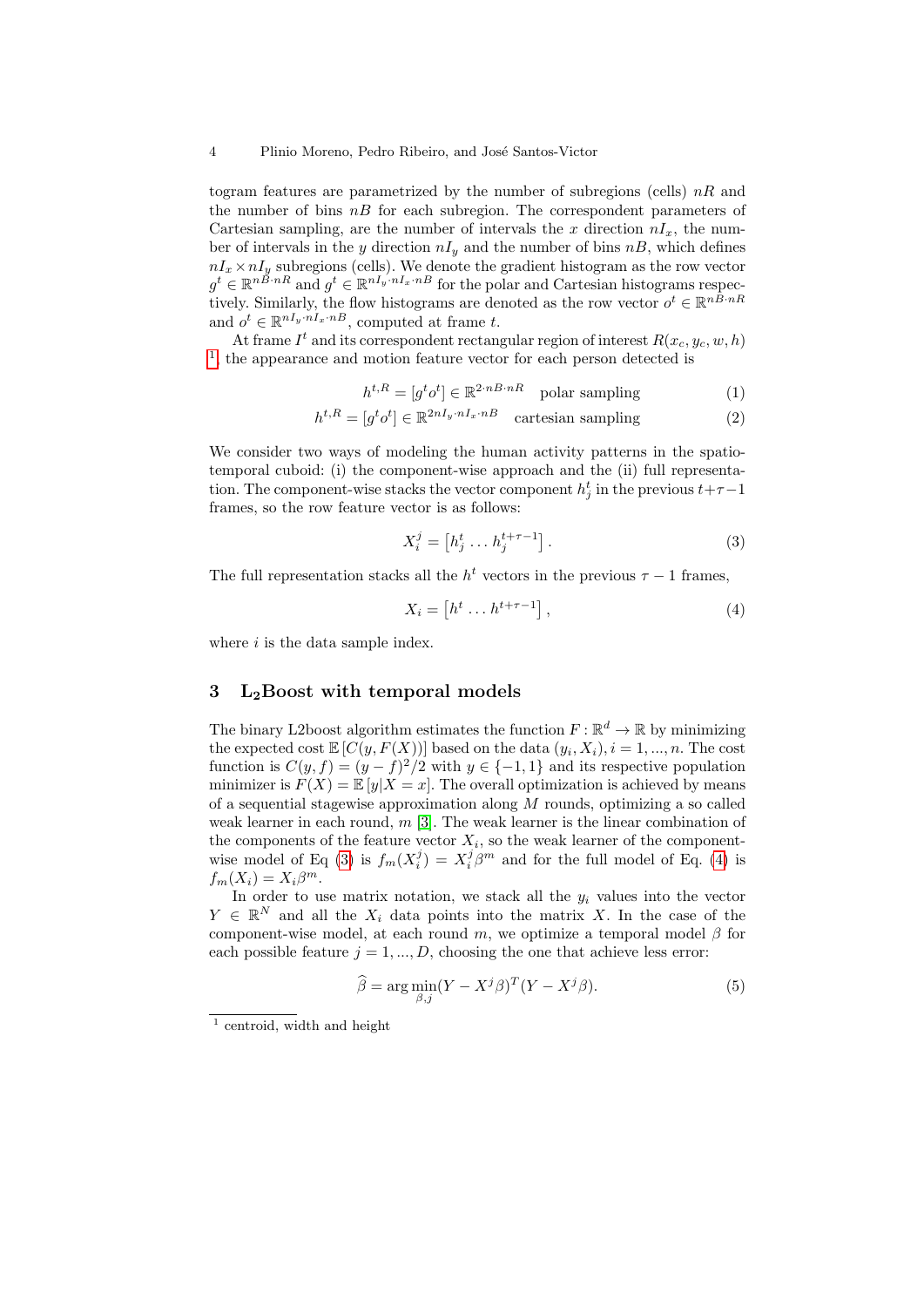The solution is  $\widehat{\beta}^m = (X^{j^m} X^{j^m})^{-1} X^{j^m} Y$ , where  $j^m$  is the component that achieves less error. In the case of the full model of Eq.  $(4)$ , the feature index j is removed from Eq. [\(5\)](#page-3-3), so  $\hat{\beta} = \arg \min_{\beta} (Y - X\beta)^T (Y - X\beta)$ , whose solution is  $\widehat{\beta}^m = (X^T X)^{-1} X^T Y$ . The component-wise L<sub>2</sub>boosting algorithm with linear temporal models of Eq. [\(3\)](#page-3-1) is as follows:

- 1. **Initialization** Chose M and set m=0. Given data  $(Y, X)$ , fit the first weak learner,  $\widehat{F}_0 = X^{j^0} \widehat{\beta}^0$ .  $\widehat{\beta}^0$  and  $j^0$  are computed from Eq. [\(5\)](#page-3-3).
- 2. Projection of gradient to learner Compute the negative gradient (in this case are the residuals)  $u_i^{m+1} = y_i - \hat{F}_m(X_i) (i = 1, ..., n)$ . For simplicity, stack all  $u_i$  values into the vector  $U \in \mathbb{R}^N$ . Use the residuals  $U^{m+1}$  to fit the learner  $\widehat{f}_{m+1} = X^{j^{m+1}} \widehat{\beta}^{m+1}$  changing Y

for  $U$  in Eq.  $(5)$ .

Update  $\tilde{F}_{m+1} = \hat{F}_m + \hat{f}_{m+1}$ . Compute  $\hat{F}_{m+1} = sign(\tilde{F}_{m+1}) \min(1, |\tilde{F}_{m+1}|)$ .<br>3. **Iteration** If  $m + 1 < M$  increase m by 1 and goto step2.

If  $m + 1 = M$  return  $\Theta_j = \{j^0, ..., j^m, ...\}$ , and one set of models,  $\Theta_\beta =$  $\{\beta^0, ..., \beta^m, ...\}$ 

The classification of a new point  $X_i$  is given by the sign of the strong classifier result, sgn  $F_M(X_i)$ . Notice that the last computation of step 2 constraints the strong classifier to be in  $[-1, 1]$ , so we apply the L<sub>2</sub>Boost with constraints [\[3\]](#page-8-3), which works better in the classification setup. The algorithm just presented is very similar to the full model one, but removing the feature index  $j$ . The strong classifier  $F(x)$  relates the class-conditional probabilities,

$$
F(x) = 2p(y = 1|x) - 1, |F(x)| = |p(y = 1|x) - p(y = -1|x)|,
$$
 (6)

and its module  $|F(X_i)|$  is the classification margin, that is the probability of labeling the new data point given the models estimated. In order to extend the L2Boost with linear-temporal models to multi-class problems we use the one vs. all approach, which solves  $C$  binary problems to discriminate between  $C$  classes where  $Y \in \{1, \ldots, C\}$ . The multi-class version of  $L_2$  starts by computing  $\widehat{F}_M^{(c)}$ on the basis of the binary response variables

$$
Y_i^{(c)} = \begin{cases} 1 & \text{if } Y_i = c \\ -1 & \text{if } Y_i \neq c \end{cases} i = 1, ..., n
$$
 (7)

and then builds the classifier as  $\hat{C}^m(x) = \arg \max_{c \in \{1, ..., C\}} \hat{F}_M^{(c)}(x)$ .

### 4 Feature selection for tracker-less recognition

We address this problem by comparing the recognition rate between different types of features in the Weizmann dataset [\[2\]](#page-8-4), which contains 9 subjects performing 9 actions: {1 - bending down, 2 - jumping jack, 3 - jumping, 4 - jumping in place, 5 - running, 6 - galloping sideways, 7 - walking, 8 - waving one hand,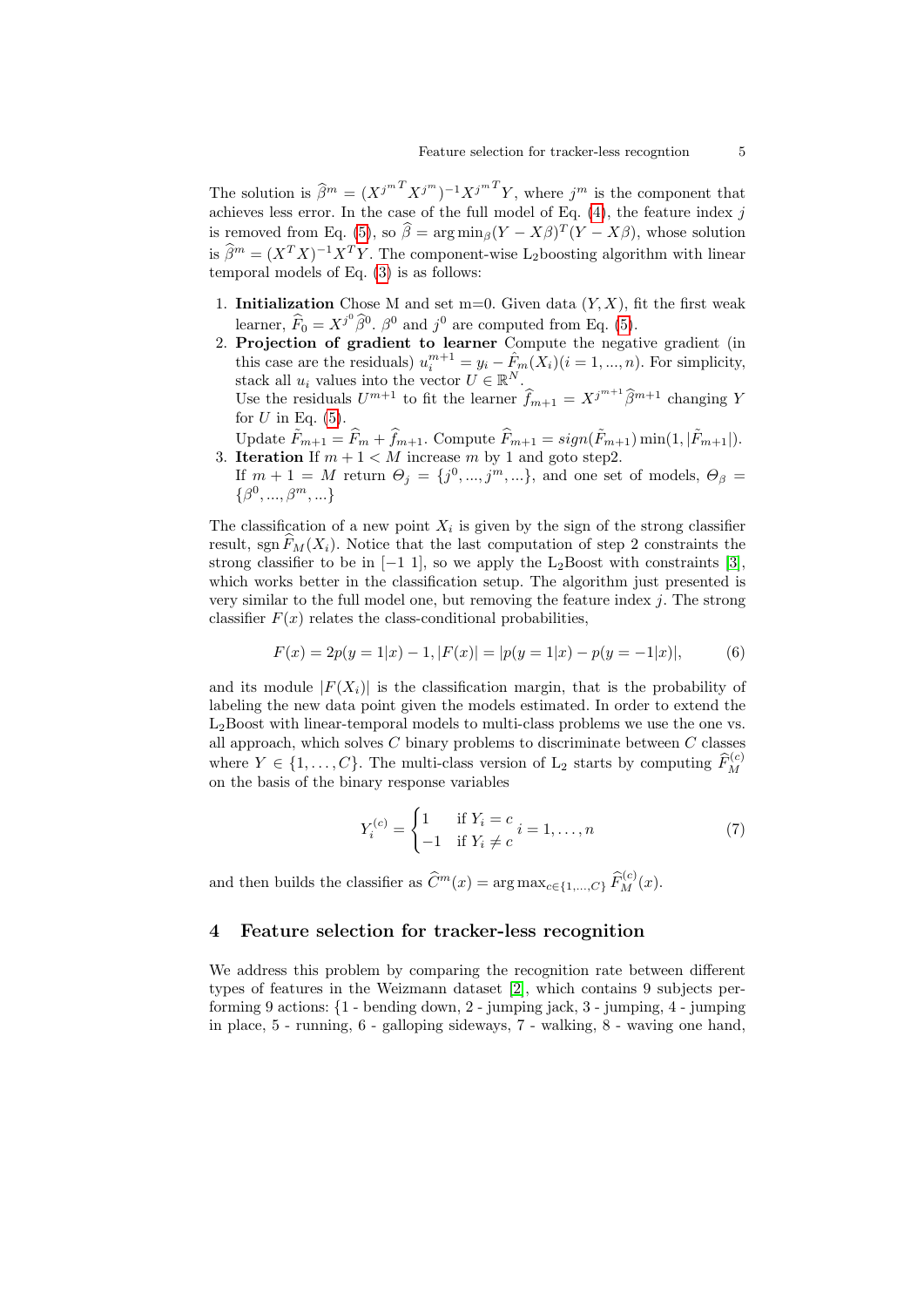#### 6 Plinio Moreno, Pedro Ribeiro, and José Santos-Victor

9 - waving both hands}. We follow the evaluation protocol proposed by [\[2\]](#page-8-4) that performs a leave-one-out test with the 9 subjects, so each subject belongs to one of the testing sets. Then, the confusion matrix is averaged over all the leaveone-out test sets and the trace of the averaged matrix is used as the measure of recognition performance.

We consider the following options to select the feature computation method: (i) component-wise vs. full model , (ii) cartesian and polar cell sampling, (iii)number of frames  $\tau$  of the linear temporal model, (iv)optic flow algorithm, (v) two options for the region of interest in the image (detected bounding box) and (vi) cell overlapping. We observe in Table [1](#page-5-0) that the component-wise  $L_2$ Boost performs

|                                               | Average confusion matrix's trace $(\%)$ |              |      |
|-----------------------------------------------|-----------------------------------------|--------------|------|
| Feature type                                  | component-wise                          | all features | dims |
| polar $nR = 8$ , $nB = 16$                    | 91.29                                   | 89.76        | 256  |
| polar $nR = 16$ , $nB = 16$                   | 95,42                                   | 93,2         | 512  |
| cartesian $nI_x = 4$ , $nI_y = 8$ , $nB = 16$ | 95.42                                   | 93.2         | 512  |
| cartesian $nI_x = 3$ , $nI_y = 6$ , $nB = 16$ | 95.46                                   | 92.79        | 576  |

<span id="page-5-0"></span>Table 1. Component-wise vs. full model results, using two sets of parameters for each sampling approach. ( $\tau = 10$ , no overlapping between cells and using groundtruth detections), Ogale's optic flow [\[8\]](#page-8-10)

better than the full model one, so in the rest of the experiments we just consider the component-wise approach. In addition,we select the polar and cartesian sampling that attain the top recognition result,  $nR = 16$ ,  $n = 16$  for polar and  $nI_x = 4$ ,  $nI_y = 8$  for cartesian. The next step is to compare the effect of the optic flow algorithm in the classification results. Table [2](#page-5-1) shows that Ogale's

|                                               | Average confusion matrix's trace $(\%)$ |                                              |  |
|-----------------------------------------------|-----------------------------------------|----------------------------------------------|--|
| Feature type                                  |                                         | $O$ gale et. al. [8] Werlberger et. al. [12] |  |
| polar $nR = 16$ , $nB = 16$                   | 95.42                                   | 94.11                                        |  |
| cartesian $nI_x = 4$ , $nI_y = 8$ , $nB = 16$ | 96,01                                   | 94.9                                         |  |

<span id="page-5-1"></span>Table 2. Effect of two optic flow approaches on the recognition rate ( $\tau = 10$ , no overlapping between cells and using groundtruth detections)

|                                                                                              |  |  | $1 \mid 3 \mid 5 \mid 7 \mid 10 \mid 13 \mid 15$ |  |
|----------------------------------------------------------------------------------------------|--|--|--------------------------------------------------|--|
| polar $nR = 16$ , $nB = 16$                                                                  |  |  | $ 86,2 90,36 92,64 93,27 94,11 93,55 93,47 $     |  |
| cartesian $nI_x = 4$ , $nI_y = 8$ , $nB = 16 87,88 $ 91,7 92,35 94,1 <b>94,9</b> 94,36 94,11 |  |  |                                                  |  |

<span id="page-5-2"></span>Table 3. Temporal support comparison. (no overlapping between cells and using groundtruth detections)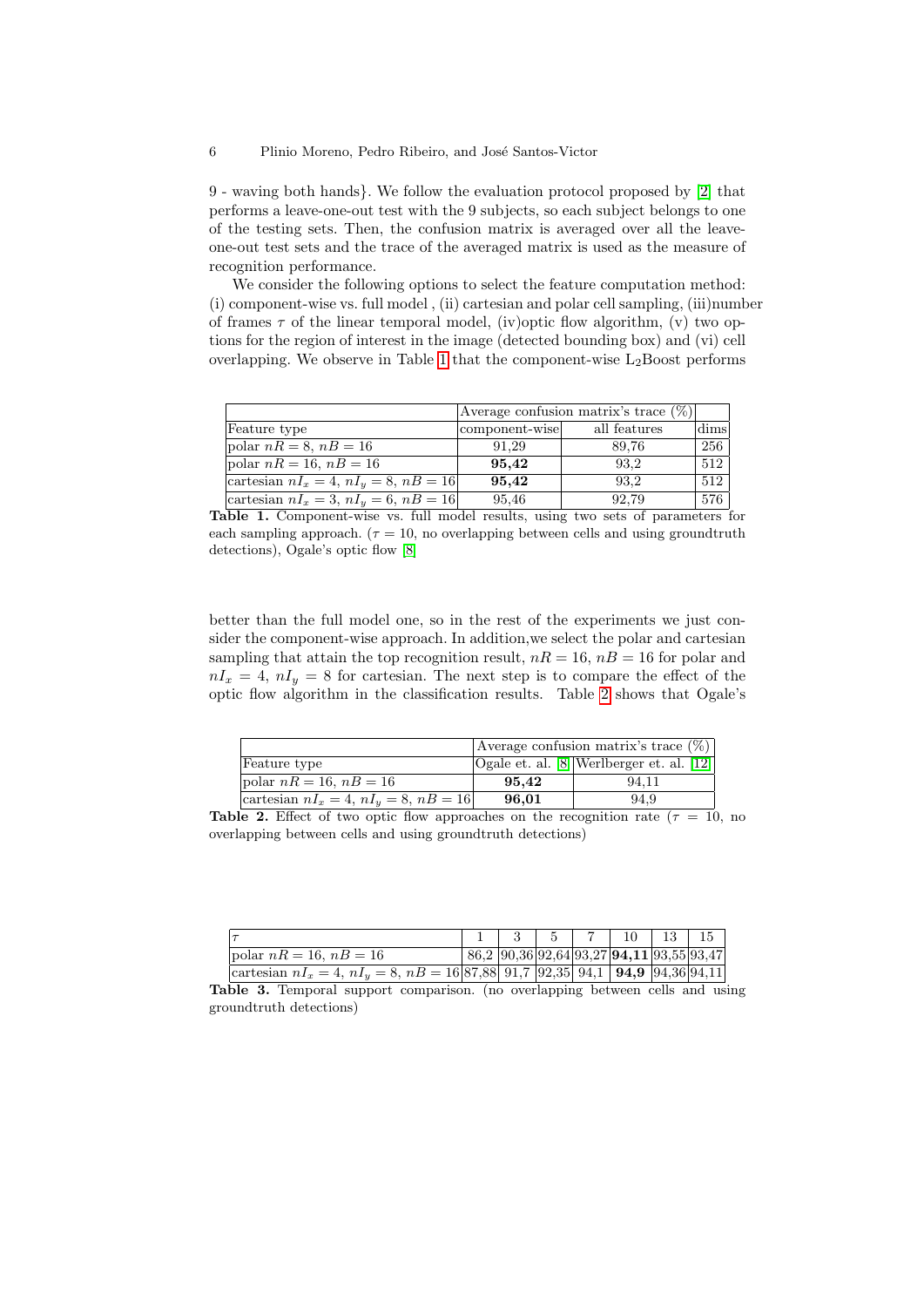et. al. [\[8\]](#page-8-10) algorithm has a better performance than Werlberger's one. In this case our choice is the Werlberger's algorithm because of the GP/GPU implementation that allows to compute the optic flow (dense) in near real-time for normal cameras. The reason behind this choice is the quicker evaluation of our approach on other datasets (e.g.  $[10]$ ), and the near real-time plausibility of  $[12]$ , which facilitates future deployment of the system. The temporal support used in the previous test ( $\tau = 10$ ) was motivated by Schindler et. al. [\[11\]](#page-8-6). Table [3](#page-5-2) re-validates their choice  $\tau = 10$ . In the following we compare the groundtruth boxes against a manually set bounding box for all the detections. We define a bounding box with constant width/height ratio in order to select the spatiotemporal cuboids. The rationale of this fixed ratio bounding box is two-folded: (i) facilitate the application of the sliding window method and (ii) allow the search over multiple scales. Table [4](#page-6-0) shows that the selected  $w/h$  is practically equal to the groundtruth boxes, because the persons of the Weizmann dataset have similar sizes. Finally, we apply the idea of overlapping between cells [\[4\]](#page-8-8).

|                                               | Average confusion matrix's trace $(\%)$ |                                                                            |  |
|-----------------------------------------------|-----------------------------------------|----------------------------------------------------------------------------|--|
| Feature type                                  |                                         | Fixed size ROI<br> groundtruth ROI [2] $ w = 60, w/h = 0.779$ <sup> </sup> |  |
| polar $nR = 16$ , $nB = 16$                   | 94.11                                   | 94,84                                                                      |  |
| cartesian $nI_x = 4$ , $nI_y = 8$ , $nB = 16$ | 94.9                                    | 95,56                                                                      |  |

<span id="page-6-0"></span>Table 4. Region of interest comparison. Groundtruth boxes vs. manually selected ones. (no overlapping between cells)

In the case of polar sampling, we add more cells to the previous ones in such a way that each new cell overlaps with two of the original neighboring cells in equal proportion. In the case of the cartesian sampling, each new cell overlaps with four of the original neighboring cells in equal proportions. Table [5](#page-6-1) shows that cell overlapping and cartesian sampling brings better results, but at the expense of a larger computational load. Since we are interested in features having a lower computational load and good performance, we choose the polar sampling with no overlap. Summarizing, the feature selection options are: (i) component-wise L<sub>2</sub>Boost, (ii) Welberger's optic flow [\[12\]](#page-8-11), (iii)  $\tau = 10$ , (iv) fixed w/h ratio bounding boxes and (v) no overlap polar sampling cells.

|                                               | Average confusion matrix's trace $\%$ (dimensions) |             |  |
|-----------------------------------------------|----------------------------------------------------|-------------|--|
| Feature type                                  | half interval overlap                              | no overlap  |  |
| polar $nR = 16$ , $nB = 16$                   | 95,15(1024)                                        | 94,84 (512) |  |
| cartesian $nI_x = 4$ , $nI_y = 8$ , $nB = 16$ | 95.68 (1696)                                       | 95,56(1024) |  |

<span id="page-6-1"></span>Table 5. Comparison between cells with and without overlap.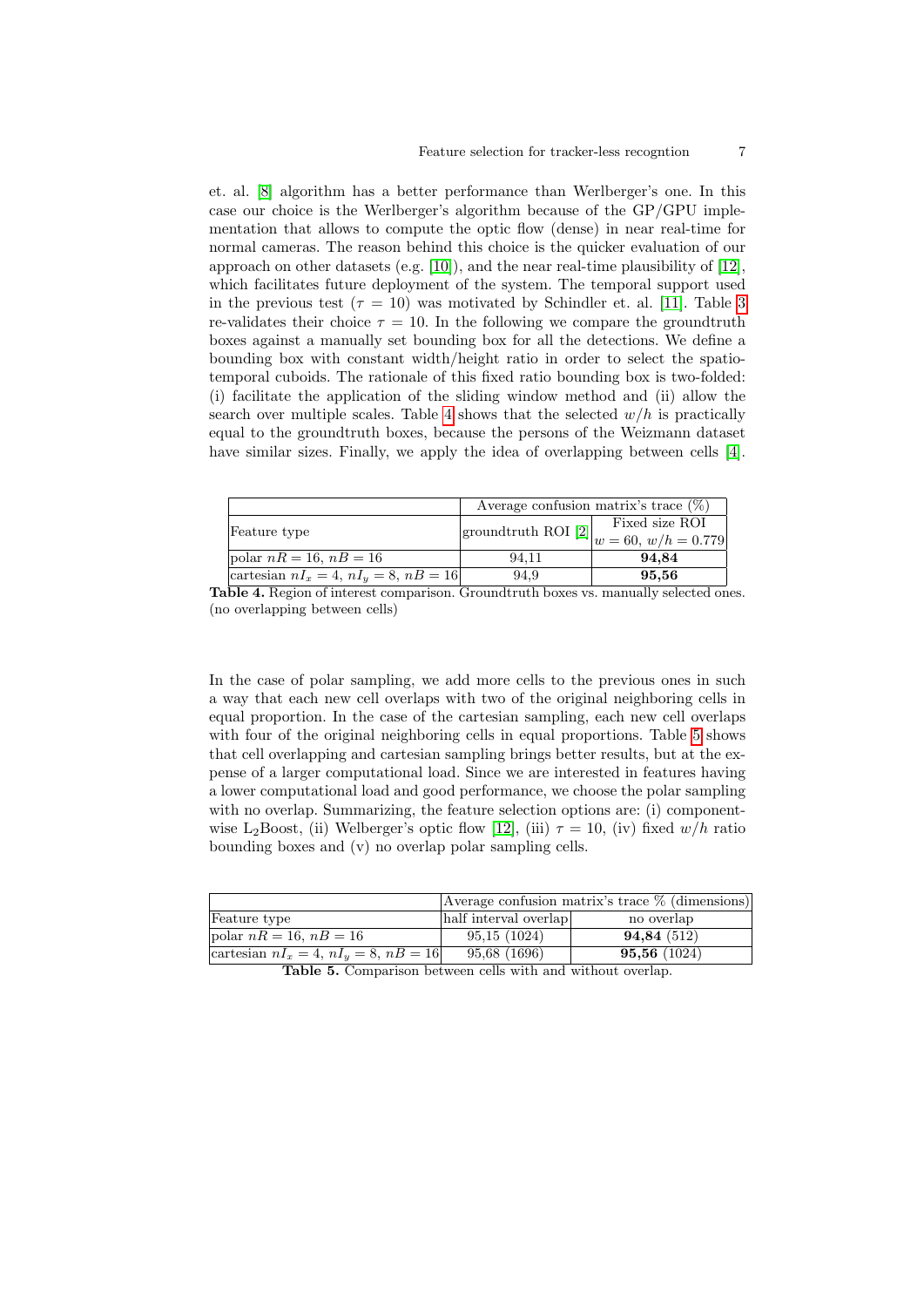#### 4.1 Tracker-less and detection-less scenario

The features found above attain very good recognition rates in a tracker-less scenario. In this section we want to evaluate their performance on a tracker-less and detector-less scenario. Thus, we need to add the background activity class (i.e. spatio-temporal cuboids where no person is doing any action) to the activity classes in order to both detect people and recognize their activities. We obtain the background samples by the random selection of video segments in the Weizmann dataset. Then, we compute the features selected in the previous section and retrain the  $L_2$ Boost algorithm with the 9 activities plus the "background" activity.

The testing phase comprises the application of the volume-based version of the sliding window algorithm. This image-based algorithm is applied on pedestrian detection, by moving the region of interest (window) along the image grid. For each grid point, the image features are computed inside the window, followed by the binary classification (person or background). We perform the volumetric version of the algorithm, by moving the region of interest (cuboid) along the video (3D) grid. Then, we classify each cuboid as a particular human activity or the "background" activity. We sample the video grid every 5 pixels in each image direction and every 2 frames in the temporal direction. The trace of the confusion matrix for the 10 classes is 94, 74%. This looks like a good result because of the larger number of background samples compared to the human activity samples. After removing the background samples the trace of the confusion matrix is 30, 04%. This result is explained by the absence of the perfectly aligned detection results provided by the groundtruth. These misalignments of the cuboids in the video were not learnt during training, so the  $L_2$ Boost is not able to discriminate between the human activities.

## 5 Conclusions

We address the feature selection for human activity recognition in a tracker-less scenario. We construct features that encode appearance and motion by means of the Histogram Of Gradients (HOG) [\[4\]](#page-8-8) and the Histogram Of Flow (HOF) [\[5\]](#page-8-9) over several video frames. Our choice of learning approach, the  $L_2$ Boost, it finds the linear models for binary problems and we apply the one vs. all approach for the final classification.

In this feature-classifier context, we select experimentally the parameters that: (i) attain very good results and (ii) have low computational requirements. In addition, we evaluate the selected features in a tracker-less and detector-less scenario, a very challenging problem due to the large appearance variation in the background and the reduced amount of motion information contained in it. Future work must study the combination of features from both worlds: human activity recognition and pedestrian detection in order to have features that do not assume flawless person trackers and detectors.